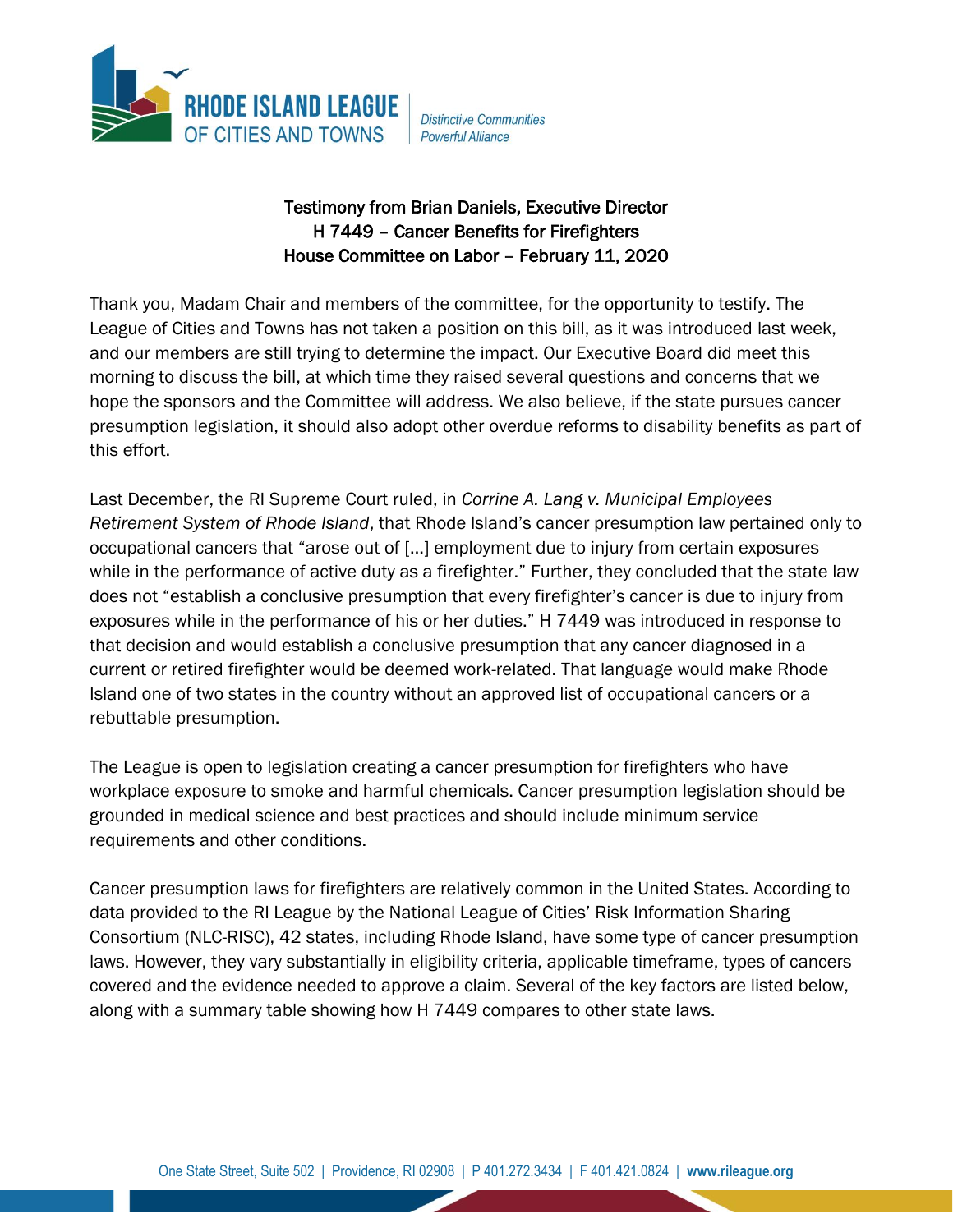Eligibility – All states place some limitations on who is eligible for benefits. Many states condition eligibility on employment status (career vs. volunteer) and/or risk exposure ("interior firefighting" vs. other firefighting response functions). Some common provisions for eligibility include:

- *Minimum Service Requirement* How long must an applicant work as a firefighter before becoming eligible to apply?
- *Tobacco Limitation* Are applicants prohibited if they smoke or use tobacco products?
- *Entry Exam & Absence of Cancer* Are applicants required to take an entry physical exam showing that they were cancer-free to access the benefit?

Rebuttable Presumption – Presumptions may either be conclusive (automatically approved if eligibility criteria are met) or rebuttable (allowing the deciding body to consider other factors and evidence and exercise discretion). Thirty-two states have rebuttable presumptions.

List of Cancers – Twenty-four states establish lists of cancers that are presumed to be workrelated, based on government studies or other medical research. The number of cancers listed varies, with some states enumerating specific cancers (lung, leukemia, etc.) and others using systemic categories (pulmonary, circulatory/blood, etc.).

Post-Employment Benefit Period – Seventeen states place time limits on firefighters' ability to apply for benefits after retirement or leaving service, ranging from three months to ten years or more. In some states, the time limit is dependent on the type of cancer, based on medical studies.

| <b>Presumption Criteria</b>                  | Rhode Island -<br>H 7449 / S 2302                                                                                                 | Other States (41)                                                                                                       |
|----------------------------------------------|-----------------------------------------------------------------------------------------------------------------------------------|-------------------------------------------------------------------------------------------------------------------------|
| <b>Minimum Service</b><br><b>Requirement</b> | <b>Current / Past Employees: None</b><br>New Hires: 2 years                                                                       | 23 have a minimum service<br>requirement (usually 5-10 years)<br>17 do not specify minimum<br>2 listed "N/A" or unknown |
| <b>Tobacco Limitation</b>                    | <b>Current / Past Employees: None</b><br>New Hires: No smoking for previous 5<br>years                                            | 13 have limits on tobacco use<br>28 do not specify tobacco use<br>1 listed "N/A"                                        |
| <b>Entry Exam</b>                            | Current / Past Employees: None<br>New Hires: Physical exam required<br>upon entry to determine if new hire<br>has cancer          | 25 require cancer-free entry exams<br>14 have no entry exam requirement<br>3 listed "N/A" or "Other"                    |
| <b>Rebuttable Presumption*</b>               | Current / Past Employees: Conclusive<br>for all cases<br>New Hires: Rebuttable only if any of<br>above three criteria are not met | 32 have rebuttable presumption<br>5 have non-rebuttable<br>4 listed "N/A"                                               |
| List of Cancers*                             | None                                                                                                                              | 24 have a list of cancers<br>13 have no specified list<br>4 listed "N/A"                                                |
| <b>Post-Employment Benefit</b><br>Period     | No limit                                                                                                                          | 17 have a time limit for benefits<br>17 do not specify a time limit<br>8 listed "N/A" or unknown                        |

\* Only one state, Minnesota, has a conclusive presumption and no cancer list, similar to what is proposed for Rhode Island in H 7449/S 2302

*Source: National League of Cities -- Risk Information Sharing Consortium (2017 survey, Jan. 2020 update)*